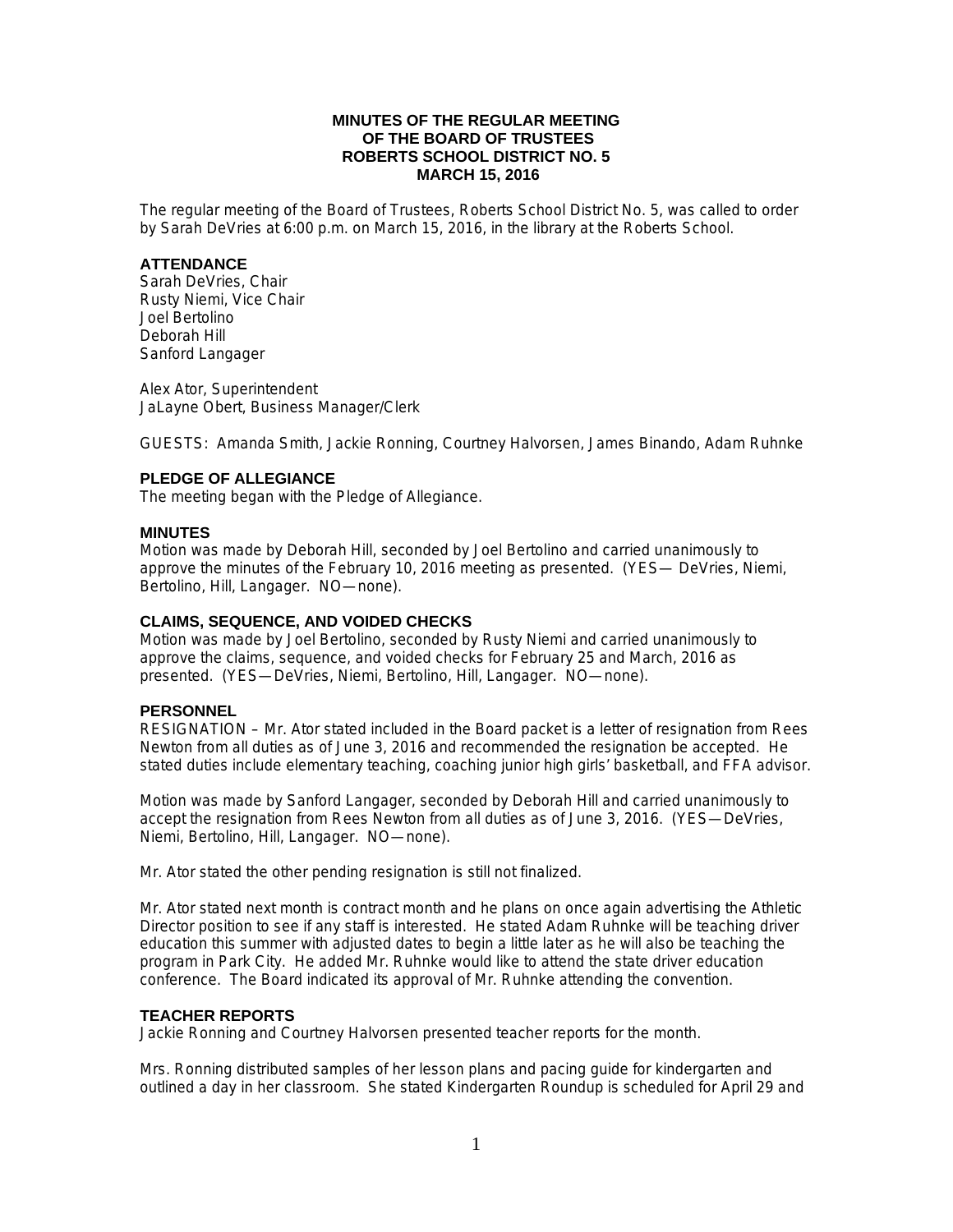she is inviting all the preschool children to her classroom on Wednesday afternoons in May to get them acquainted with school.

Mrs. Ronning stated she is one of the advisors for student council this year at the high school level and has really enjoyed the experience.

Mrs. Hill asked how the long afternoon is for the kindergarten students.

Mrs. Ronning stated the schedule for kindergarten has been great this year and she feels most of her students are more ready to come back to school on Monday because of the four day week.

Mrs. Hill asked if the students have art with the art teacher. Mrs. Ronning stated they do.

Mrs. Halvorsen stated she teaches math and science to a wide range of elementary/junior high students and she is really enjoying teaching three levels of math.

Mrs. Halvorsen stated having junior high science has been a whole new experience. She stated she adjusted the fifth and sixth grade science program to use the interactive science so it is used in grades K-8.

Mrs. Halvorsen stated she is also helping advise student council.

Mrs. Hill asked how common core math is going.

Mrs. Halvorsen stated common core math is harder for those students who struggle with math.

Mrs. Hill asked what she thinks of common core math.

Mrs. Halvorsen stated there are parts of it, such as the problem solving piece, she really likes and wouldn't give up.

Mrs. Hill stated she has heard the science curriculum for the fifth and sixth graders is also very difficult.

Mr. Ator stated the difficulty was in trying to teach both levels at the same time.

Mrs. Halvorsen stated she scrapped that idea and teaches them all the same material.

Mr. Langager asked if she likes doing the three levels of science as well as the math. Mrs. Halvorsen stated she doesn't enjoy the science as much as the math.

#### **NEW BUSINESS**

GYM FLOOR BIDS – Mr. Ator stated he received bids from Hanson Chemical (\$4195.22) and Bruco (\$4701.06) for refinishing the gym floors this summer. He stated Western Hardwood submitted a bid for sanding the floor down but the cost of that would be close to \$50,000.

Mr. Ator recommended the Board accept the bid from Hanson Chemical for \$4195.22 to refinish the two gym floors.

Motion was made by Sanford Langager, seconded by Joel Bertolino and carried unanimously to accept the bid from Hanson Chemical in the amount of \$4195.22 to refinish the gym floors this summer. (YES—DeVries, Niemi, Bertolino, Hill, Langager. NO—none).

LEVY AMOUNTS – Mr. Ator stated our general fund budget this year was \$1,125.325.64 and will increase by about \$20,500 to \$1,145.893.57 next year without a levy. He stated staff raises for next year will cost about \$35,000, depending on staffing, but we have had a very good year and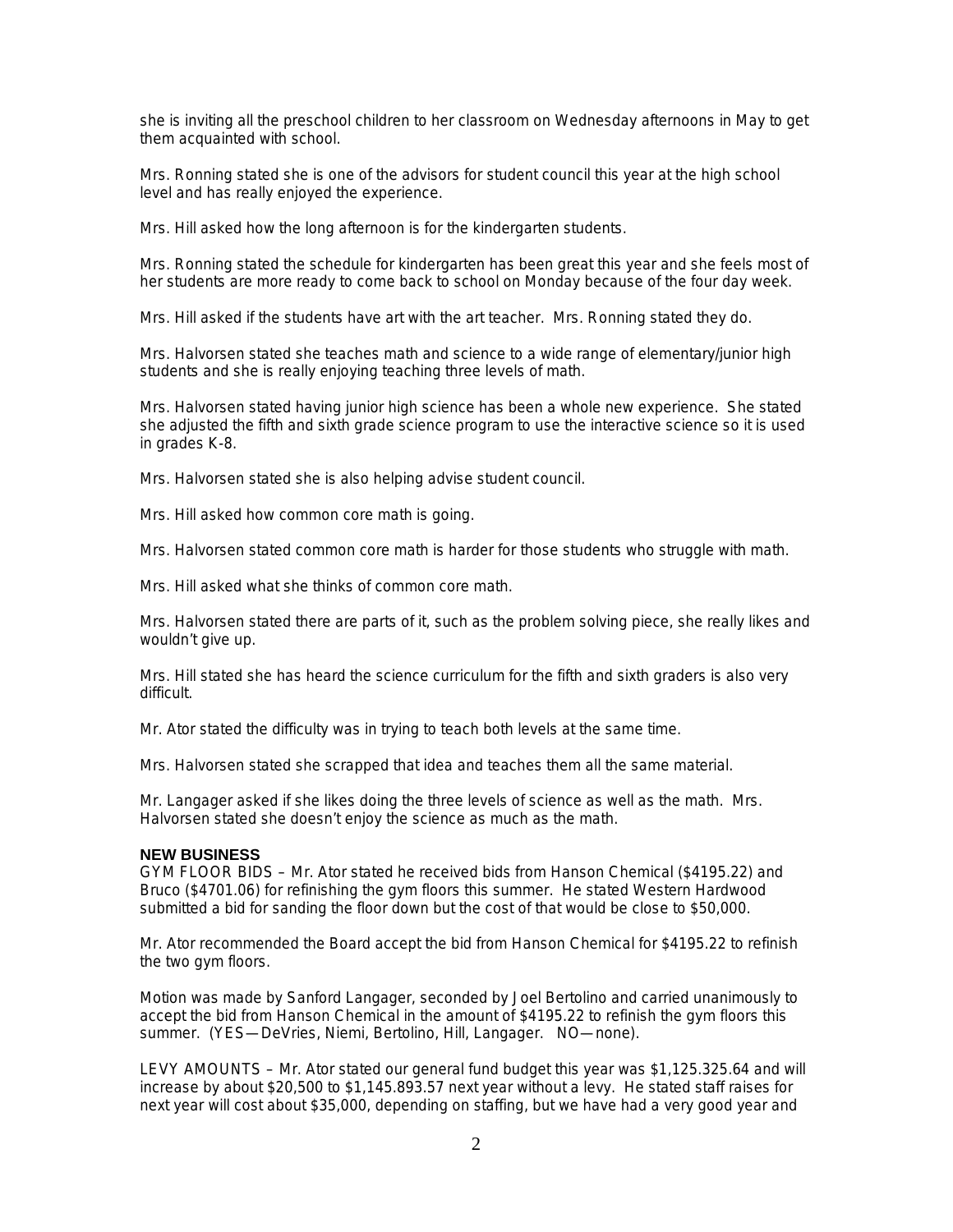are looking to finish the year with a pretty big surplus. He added he is comfortable not asking for a levy increase for next year unless we decide to make major staffing changes.

Mr. Langager asked if staffing changes would be moving teachers from part-time to full-time.

Mr. Ator stated it depends on the position and our enrollment numbers. He stated 125 students is the cap for using the small school alliance for library services and if we go over that number, we need a full-time librarian.

# **RECESS**

Ms. DeVries called for a recess at 7:06 p.m. and returned the meeting to regular session at 7:13 p.m.

# **OLD BUSINESS**

PLAYGROUND UPDATE – Cy Baldwin will be getting us a bid on the playground project.

16-17 SCHEDULE – Mr. Ator stated he is waiting to see the staffing configuration before completing the schedule.

BUILDING SECURITY AND TECHNOLOGY PURCHASES – Mr. Ator stated when discussing building security last month, the board indicated it would like information on the cost of expanding the project to include more than the front door and a fingerprint system for entry into the old gym. He added the original bid from ComTech was for \$7420 for the front door and the additional security would add \$10,520 to that bid for a total of \$17,940.

Mr. Bertolino stated spending the additional money would deal with security issues for a number of years.

Motion was made by Rusty Niemi, seconded by Joel Bertolino and carried unanimously to accept the bids from ComTech in the amount of \$17,940 for building security equipment and installation. (YES—DeVries, Niemi, Bertolino, Hill, Langager. NO—none).

Mr. Ator recommended the board accept the bid from Rimrock Computer Company in the amount of \$4978.93 for technology purchases.

Motion was made by Deborah Hill, seconded by Sanford Langager and carried unanimously to approve the bid from Rimrock Computer Company in the amount of \$4978.93 for technology purchases. (YES—DeVries, Niemi, Bertolino, Hill, Langager. NO—none).

BUSINESS MANAGER/CLERK EVALUATION – Executive session at end of meeting.

# **SUPERINTENDENT REPORT**

ACTIVITIES REPORT – Mr. Ator reported the following for activities:

- 1. The track season has begun.
- 2. Junior high boys' basketball is about halfway through its season.

ACADEMICS REPORT – Mr. Ator reported the following for academics:

- 1. BPA attended the state convention with Ryan Miller qualifying for the national convention with a fifth place finish in Java Programming. Three other seniors, Brittany Prinkki, Carter Moore, and Abe Hernandez qualified for the national convention in Torch Award.
- 2. State FFA Convention will be held in Bozeman and Mrs. Newton will be taking about ten members to the event.